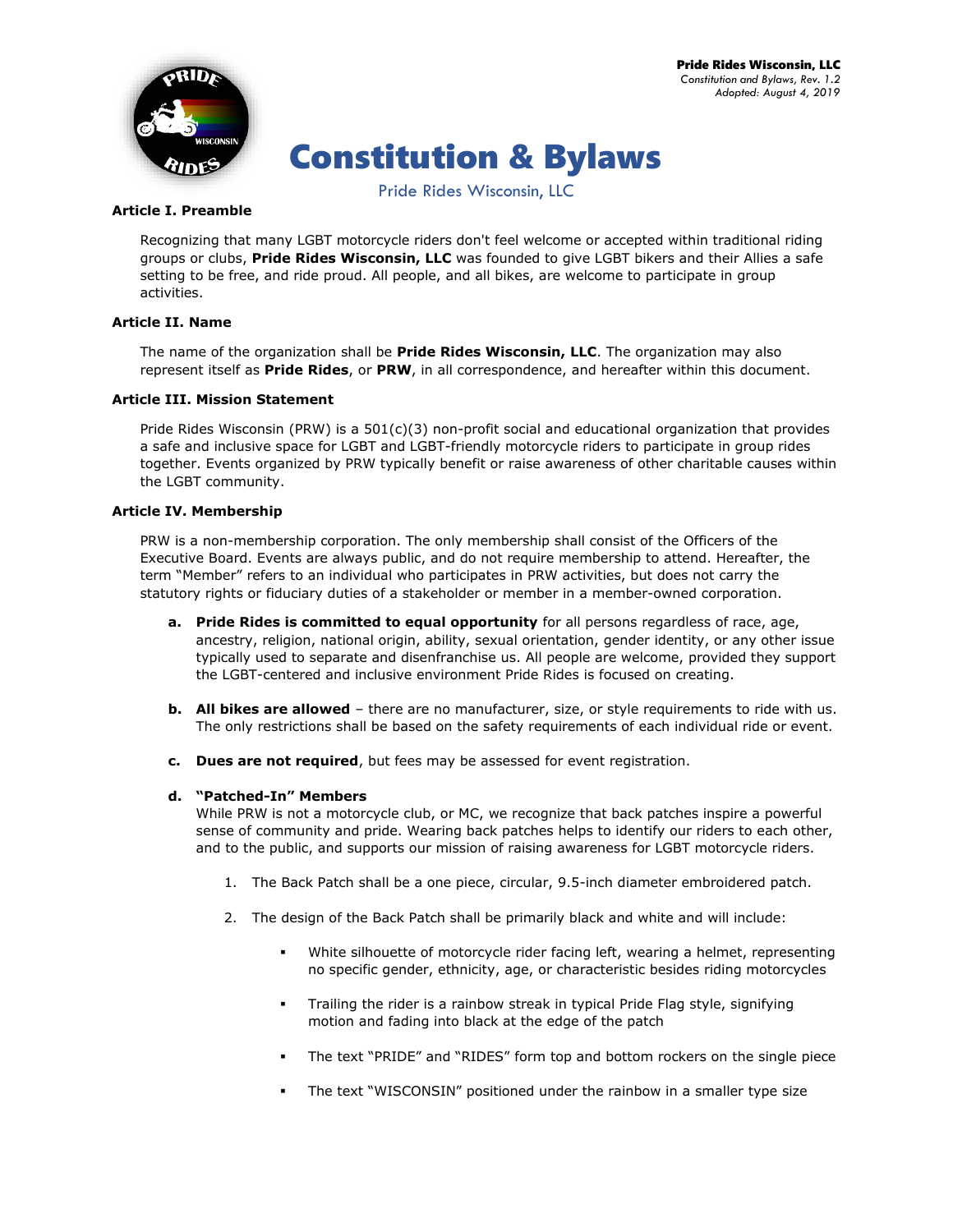- 3. Only official Back Patches shall be allowed, and must be purchased from PRW directly.
- 4. There are no requirements for purchasing a Back Patch, nor do typical MC rules apply. The patch may be worn on any leather or denim vest or jacket, hooded sweatshirt, tee shirt, or any other garment where it will be the primary logo displayed.
- 5. Patched-In Members (owners of a Back Patch, referred to hereafter as "Patches") are welcome to attend organizational meetings. Matters of business or planning may be placed before the Patches in attendance for a vote. In this way, the Patches may serve as an Advisory Board for the elected Officers.
- 6. Patches will meet to nominate and fill open Officer positions yearly. Officers serve for a two-year term. This meeting will occur at the end of the riding season for the year. *(Edited 1/20/20)*
	- 7. Voting rights for the Advisory Board or Officer elections may be waived or surrendered at any time. In the unfortunate event that the actions of a Patch negatively represent Pride Rides Wisconsin, the Officers can vote to ban that individual – terminating their voting rights and ability to associate with the organization. No effort will be made to reclaim the back patch from the member, but that individual will no longer be welcome at PRW events, and their presence at non-public events will be considered trespassing.

## **Article V. The Executive Board (Officers)**

- a. Officer positions shall include: President, Vice President, Treasurer, Secretary, Sergeant at Arms, and Webmaster, and Ambassador. These positions constitute the Executive Board, and are the only members empowered to make business decisions or act on behalf of the organization.
- b. Officers are responsible for training their replacements.
- c. The Officers are elected annually by the Patches, and hold their positions for **2 years**. Elections take place at the end of the riding season, to prepare for the following year. *(Edited 1/20/20)*
- d. Should any position, except the Presidency, become vacant during the year, the Executive Board shall appoint and fill the position **until the next election**. *(Edited 1/20/20)*
- e. Should the office of President become vacant, the Vice President will assume the role of President.
- f. Officers are empowered to appoint Committee Chairs for a specific purpose, such as organizing an event. Committee Chairs are welcome to participate in organizational meetings in the same manner as Patches, even if they do not own a Pride Rides Wisconsin back patch.

#### **Article VI. Officer Duties**

All Officers are expected to maintain a professional demeanor when representing the organization.

#### **a. President**

- 1. Acts as the primary point of contact between the organization and outside entities.
- 2. Schedules and runs meetings of the Officers and Patches, and coordinates the agenda.
- 3. Carries the deciding vote in case of a tie.
- 4. Follows up with the other Officers, and provides training and instruction as needed.

### **b. Vice President**

- 1. Works closely with the President to schedule and run meetings, and assists with coordinating an agenda for the meetings.
- 2. Acts as the secondary point of contact between the organization and outside entities.
- 3. Performs the duties of the President in the absence of the President.